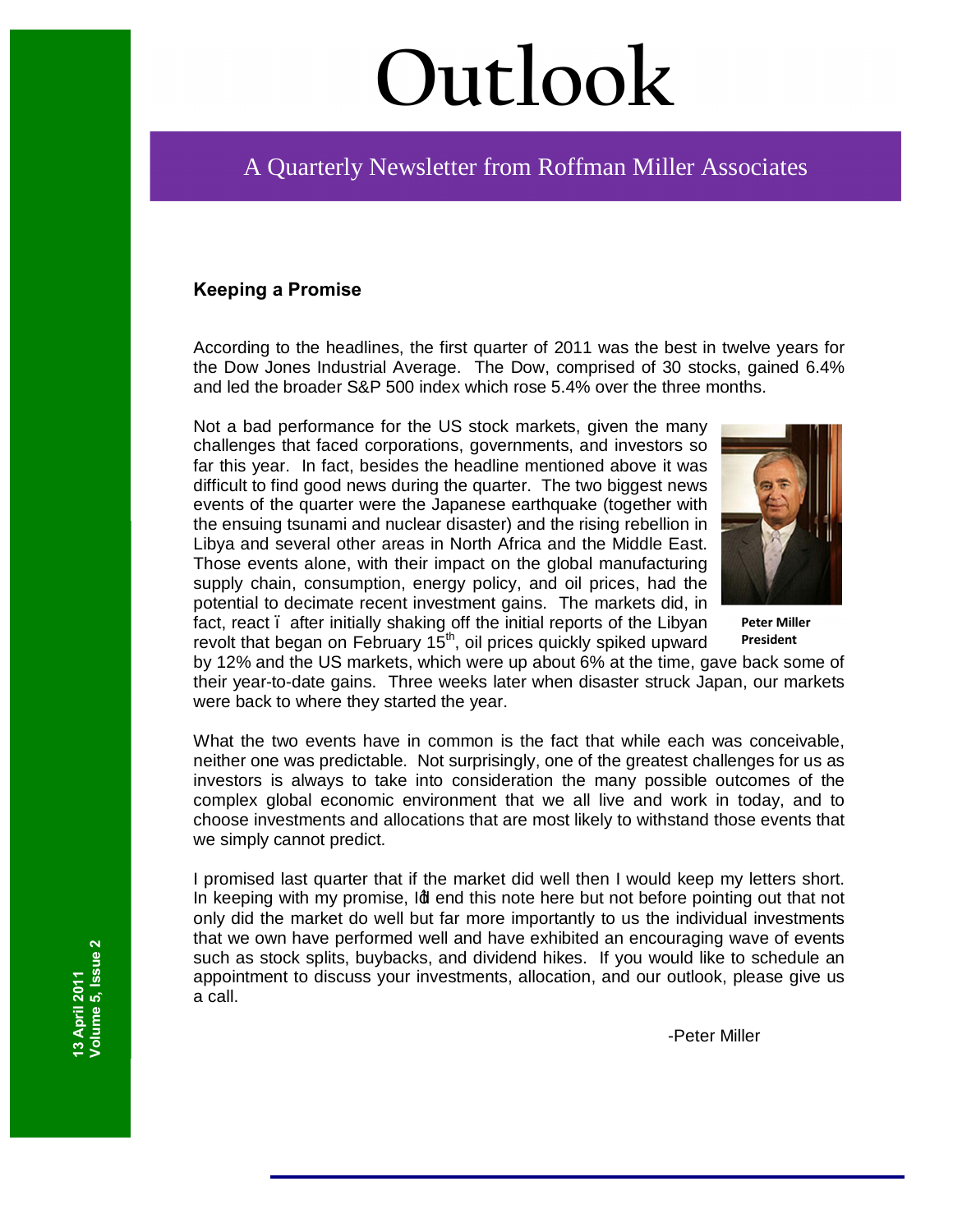#### **Social Security 101**

A few months ago my mother-in-law started to do research on Social Security. This is the first year she is eligible to collect Social Security benefits (I hope she doesnot find out I just gave away her age). After trying to make sense of the information on her own, she realized she needed more guidance. Many of our clients are in a similar situation, approaching the topic for the very first time, and realizing that there is much more to making the decision of when to start taking their benefits than just their age.



The earliest a person can start receiving Social Security retirement benefits is age 62. Since the payout for early benefits is only 70% of the full benefit, many people choose to continue working

while drawing benefits. But, there is a cost to working. The earnings limit is \$14,160 in 2011 for beneficiaries who are age 62 through the full retirement age of either 66 or 67. For every \$2 earned over the limit, \$1 is withheld from your social security benefits! In the year you reach full retirement age the earnings limit increases to \$37,680. Then, for every \$3 earned over that limit, \$1 is withheld from benefits. **Starting with the month you reach full retirement age, you can get your benefits with no limit on your earnings.**

Many people have a spouse who is not the same age. This brings up the question: **If one spouse of a married couple filing a joint tax return retires and starts taking Social Security, will the other working spouse's salary count as earned income toward the limit (discussed above) and possibly reduce the benefit amount?** No. The earnings limit applies only to the income of the person who is collecting the benefit. It is that personos income that determines whether benefits are reduced.

Where a spouse's income *will* have an effect is in the taxation of Social Security benefits if a joint federal income tax return is filed. Some people have to pay federal income taxes on their Social Security benefits. This usually only happens if you have other substantial income (such as wages, self-employment, interest, dividends and other taxable income) that must be reported on your tax return. If you:

- · **file a federal tax return as an "individual"** and your *combined income\** is
	- $\circ$  between \$25,000 and \$34,000, you may have to pay income tax on up to 50 percent of your benefits.
	- o more than \$34,000, up to 85 percent of your benefits may be taxable.
- · **file a joint return**, and you and your spouse have a *combined income\** that is
	- $\circ$  between \$32,000 and \$44,000, you may have to pay income tax on up to 50 percent of your benefits
	- o more than \$44,000, up to 85 percent of your benefits may be taxable.
- · **are married and file a separate tax return**, you probably will pay taxes on your benefits.

\*Please note this new definition, courtesy of the Internal Revenue Code, which seems to have been developed strictly for this situation**:**

Your adjusted gross income + Nontaxable interest + ½ of your Social Security benefits = Your "*combined income*"

Some people are going to choose to work even as they begin to collect their Social Security benefits. Whether that is in a consulting capacity or a part time job, the income they receive will impact their federal retirement benefits and their taxes. I know that each time I present this information more questions are asked. Please feel free to email me at susan@roffmanmiller.com with any questions you may have on Social Security and I will attempt to answer them in [upcoming segments of our](mailto:susan@roffmanmiller.com) newsletter.

- Susan Arnold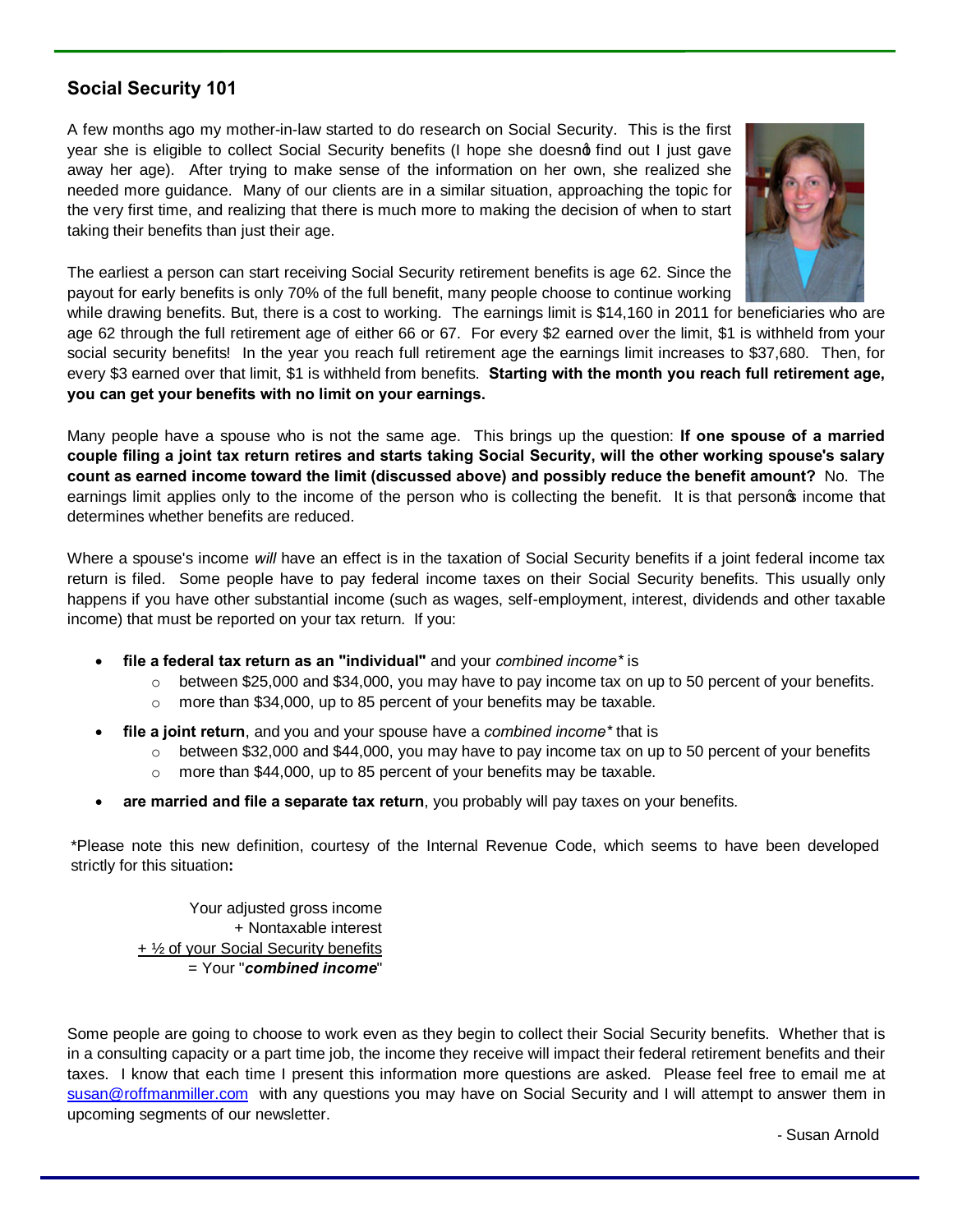#### **Whip Inflation Now**



**"WIN"** It was the 70s, but I can still remember it as if it were yesterday. Rocky leans in close to Adrian, who has just awoken from a coma, and she whispers to him.. 4VIN!+ Well, that on the exactly the WIN I set out to write about, but I believe we are beset with all the same drama and predictable outcomes of this 1979, \$7million (cost) blockbuster. WIN, or Whip Inflation Now, was Gerald Fordos very public attempt to quell the rising tide of mid-1970 $\sigma$  inflation. The plan included stirring a grassroots movement that encouraged more personal savings and controlled spending, the latter by the private sector as well as through tighter public fiscal policy. I cand say whether or not the campaign had any measureable effect, but I can say with confidence that inflation was not whipped until years later with different, more aggressive, tactics.

This relates to today as we continue to be in a period where prices of many things are rising, but the  $f$ fficialgmeasures of inflation have not yet reflected what the majority of us perceive or actually feel as an impact on our wallets. £oreqinflation, that government measure that leaves out the effects of food and energy prices, has not moved dramatically. But look at this table of items we consume regularly, and observe the increases over the past 52 weeks:

| <b>Item</b>        | One year change in price |
|--------------------|--------------------------|
| Gasoline           | $+52%$                   |
| Fuel Oil           | $+50%$                   |
| Diesel Fuel        | $+49%$                   |
| Corn               | $+128%$                  |
| Oats               | +83%                     |
| Soy                | $+47%$                   |
| Wheat              | $+84%$                   |
| <b>Butter</b>      | $+31%$                   |
| Coffee (Colombian) | $+50%$                   |
| Beef               | $+17%$                   |
| Sugar              | +50%                     |
| Aluminum           | $+13%$                   |
| Copper             | $+50%$                   |
| Silver             | +118%                    |

There are several contributing factors to rising prices. Further, just as many things can lead to rising prices, rising prices can also lead to many things.

Many parts of the world are growing at a rate of two or three times the growth rate of the US. Those populations, such as in Brazil or China, are beginning to ramp up consumption of goods and services from a base much lower than what we are familiar with here in this country. Not only will these people need more food, but theyd need more roads to transport it; more trucks to deliver it; more fuel to run the trucks, and the list goes on and on. The more the demand for these goods, all else held equal, the higher the price that can be asked for them. That is one of the factors contributing to rising prices around the world. As a side note, I believe this demand trend to be a long-term phenomenon. Within that longer term trend, however, I think we may be seeing a bit too much exuberance right now and Iom concerned that investors who are new to commodities investing may be being led down a dangerous path.

An increase in energy costs (i.e. oil & gas) will likely lead to an increase in cost of nearly everything. As it applies to our clients, this is bad news for retirees or any investors who are depending on a fixed pension or interest from investments as they are now faced with rising prices and yet still low interest rates. (continued on back page)